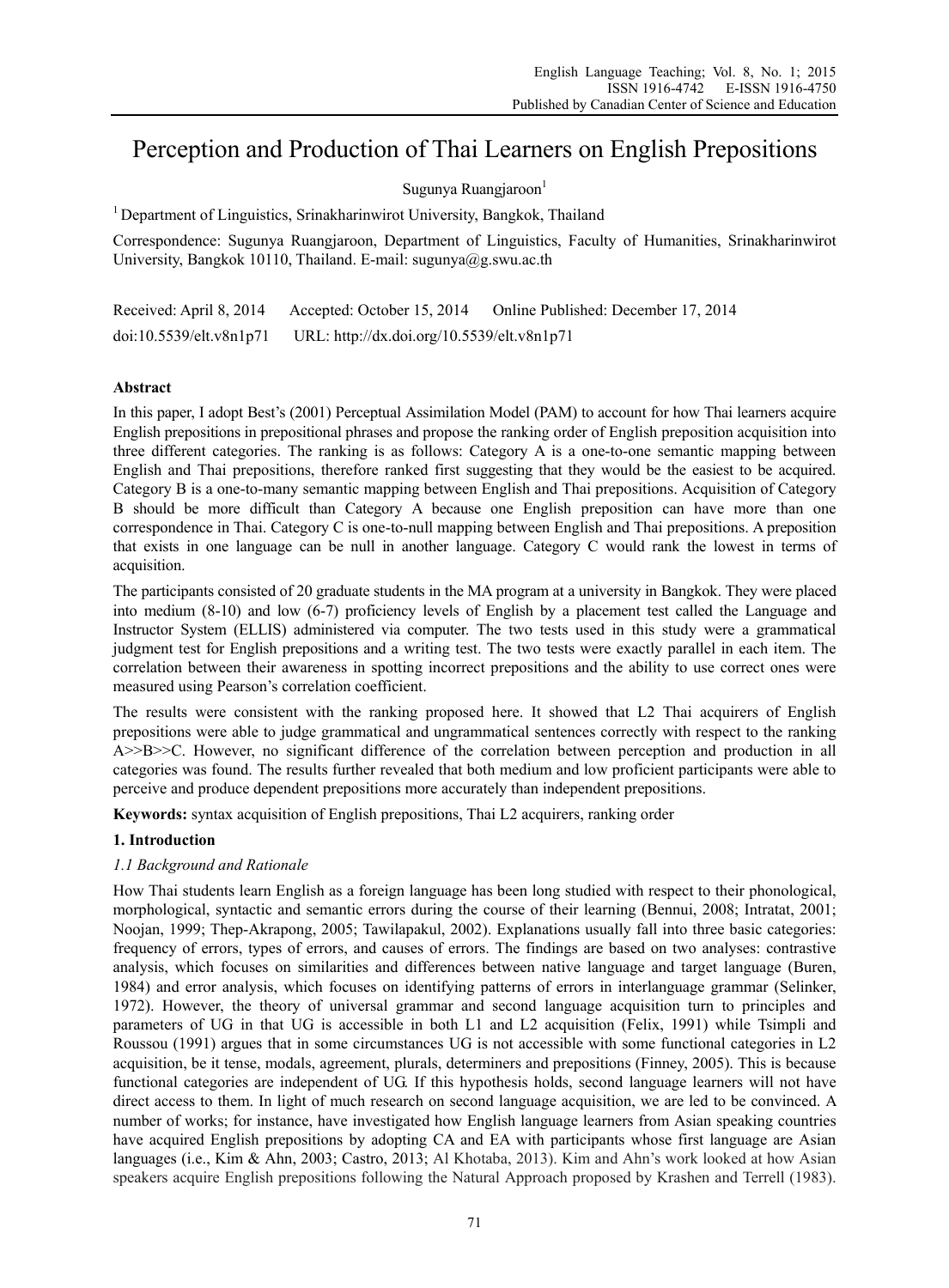Most participants, regardless of their proficiency level, chose the correct answers on the must-be-used prepositions. This suggested that the must-be-used prepositions are easier to acquire than optional and obligatory deletion ones. Castro and Al Khotaba; on the other hand, focused their studies on examining types of errors and causes of errors. Castro found that the majority of the prepositional errors made by Filipino undergraduate students were accounted for by intralingual errors. Khotaba found no differing results on Arab graduate students in Malaysia. The errors in their use of prepositions were diagnosed as interlingual errors.

### *1.2 Prediction's from Best's Analysis (2001)*

In this paper, I assume Best's (2001) Perceptual Assimilation Model (PAM). Best proposes that the assimilation of L2 sounds/phones into the native system of phonemes as follows:

*A non-native phone may be perceptually assimilated to the native system of phonemes in one of three ways: (1) as a categorized exemplar of some native phoneme, for which its goodness of fit may range from excellent to poor (2) as an uncategorized consonant or vowel that falls somewhere in between native phonemes (i.e., is roughly similar to two or more phonemes) (3) as a nonassimilable nonspeech sound that bears no detectable similarity to any native phonemes (p. 777).* 

Assuming PAM, I propose the ranking order of English prepositions acquired by Thai learners into three different categories. The ranking is as follows: 1) Category A is a one-to-one semantic mapping between English and Thai prepositions. This suggests that the direct translation is identical in both languages. The Thai version comes from the first lexicon that appears in a Thai dictionary which is presumably used most frequently. 2) Category B is a one-to-many semantic mapping between English and Thai prepositions. One English preposition can have more than one correspondence in Thai and 3) Category C is one-to-null mapping between English and Thai prepositions.

In Category A, each morpheme is assimilated equally well or poorly to a single native morpheme, in Best's term Single Category assimilation (SG). We predict that Category A will be the easiest one to be acquired due to its identical semantic relationship between English and Thai prepositions.



Figure 1. L2 prepositions highly assimilated into those in L1

Category B is a one-to-many semantic mapping between English and Thai prepositions. One English preposition can have more than one correspondence in Thai. Best explains that when there is one of the two fits better than the other, it will be termed a Category Goodness difference (CG).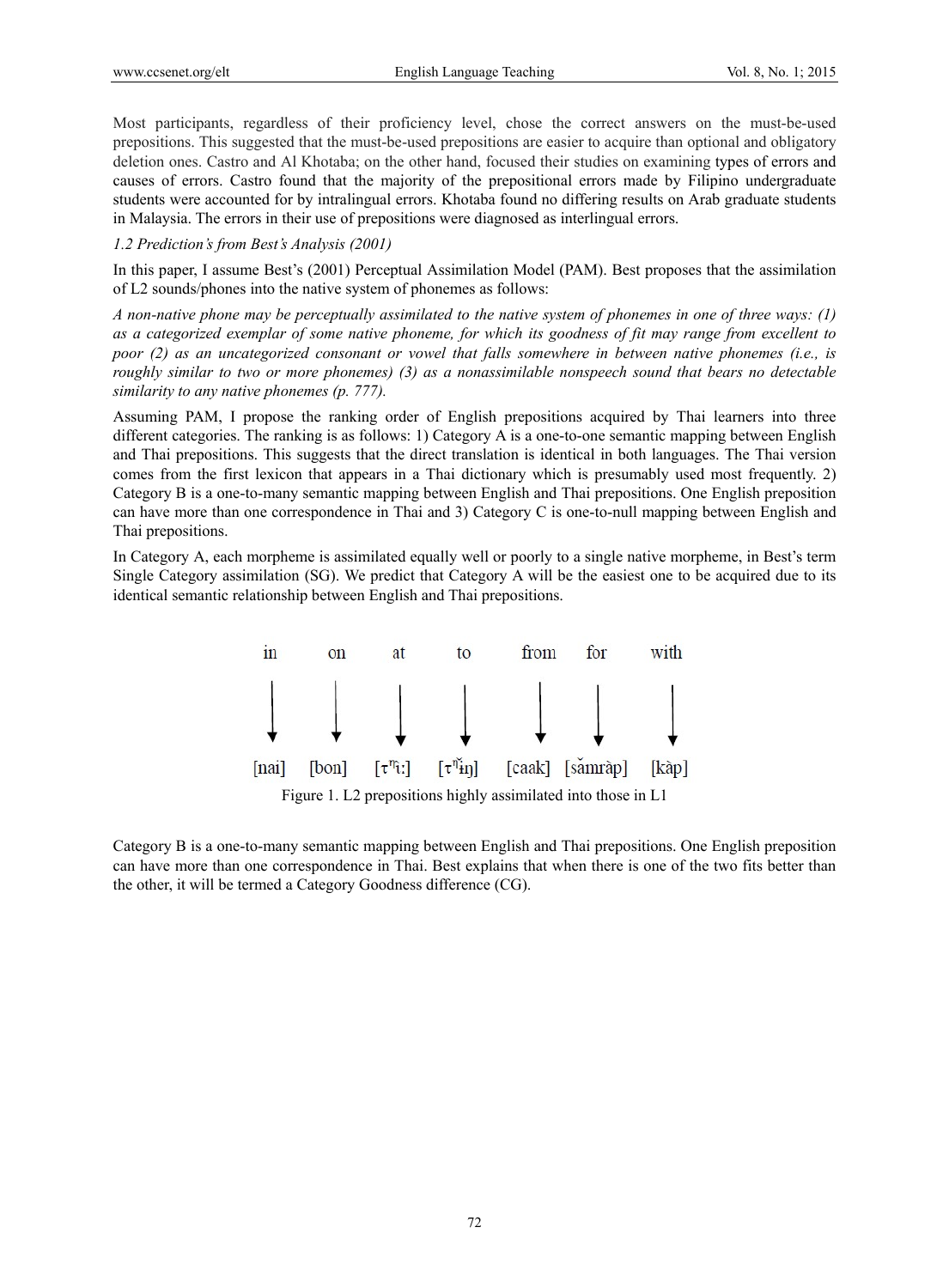

Figure 2. L2 prepositions roughly assimilated into 2 or more in L1

Category C is one-to-null mapping between English and Thai prepositions. If both non-native phones are uncategorized speech segments, they will be termed uncategorized Speech Segments (UU) (Best, McRoberts, & Goodell, 2001).



Figure 3. L2 prepositions uncategorized into those in L1

### *1.3 Hypotheses*

Four hypotheses were posited to test the ranking order as follows:

1) Degree of accuracy in perceiving prepositional errors in English will correlate with the ranking order A>> B>> C regardless of the participants' level of English proficiency and linguistic backgrounds.

2) Degree of accuracy in using English prepositions will correlate with the ranking order A>> B>> C regardless of the participants' level of English proficiency and linguistic background.

3) Thai learners of English would be able to perceive and produce dependent prepositions more accurately than independent prepositions.

4) There is a correlation between syntactic perception and production.

The hypotheses predict the following:

1) Functional categories are independent of UG evidencing from low degree of accuracy in correctly perceiving and producing functional categories.

2) Parameters are associated with functional categories. Parametric variation between L1 and L2 results in the transfer of the L1 value to L2 as in the proposed ranking.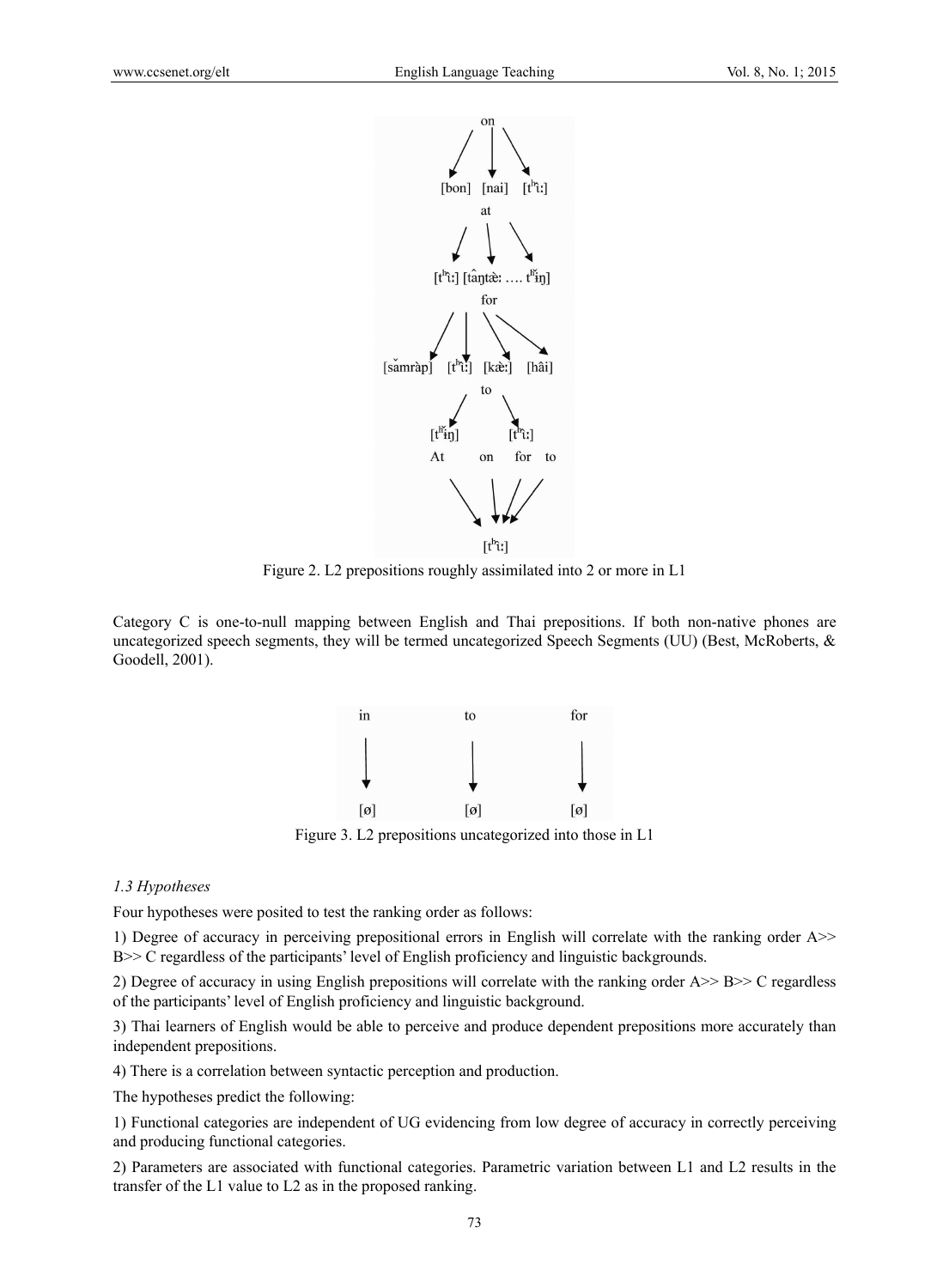### **2. Method**

#### *2.1 Participants*

The participants for this study consisted of 20 graduate students in the MA program of Linguistics and Educational Linguistics at the faculty of Humanities, Srinakharinwirot University. Language and Instructor System (ELLIS) administered via computer was used to test the participants prior English proficiency which has 12 levels made up of 3 components; listening, vocabulary and grammar: Level 1-2 (ELLIS Basics) are for the beginners and Level 3-7 (ELLIS Intro) are an introductory course, while Level 8-10 (ELLIS Middle Mastery) are an intermediate course and Level 11-12 (ELLIS Senior Mastery) are an advanced course for prospective English teachers and those whose expertise lie in English. Some students ( $n = 13$ ) were placed into Level 8-10 (medium competence level in English), while others  $(n = 7)$  were placed into Level 3-7 (low competence level in English).

### *2.2 Instruments*

The two tests employed in this study were a grammatical judgment test for English prepositions (see Table 1) and a writing test. The carrier sentences were actually from advertisements seen either on billboards or print magazines in Bangkok. The participants are exposed to the incorrect items on a daily basis. On the error recognition test, there were 10 minimal pairs of sentences made up of 5 pairs of independent prepositions and another 5 pairs of dependent prepositions, which must occur only after some verbs, adjectives and nouns. The subjects were asked to look at them and identify whether they were aware of the wrong use of English prepositions from the carrier sentences and able to identify them. Their options were the followings: 1) one sentence was right. 2) one sentence was wrong. 3) both sentences were right and 4) both sentences were wrong. Those sentences were checked by two English native speakers and corrected. To avoid memory effect, one week later they were asked to translate Thai sentences into English. An English verb, adjective or noun was provided in each sentence to control for the accuracy of preposition use. Also, they were instructed to use prepositions in every single sentence even though no Thai prepositions exist in some sentences. The two tests are exactly parallel in each item. The correlation between their awareness in spotting the incorrect prepositions and the ability to use the correct ones were measured.

The other instrument measured the ranking order of English preposition acquisition proposed for Thai learners. One-to-one mapping ranked above the one-to-many mapping in a tableau. In turn, one-to-many mapping dominates one-to-null mapping. The order is as follows: one-to-one >> one-to-many >> one-to-null. The sentences in the two tests, the first measuring the perception and the second measuring the production, were classified and put into the ranking categories such as A, B, and C.

|    | Sentences                                        | Right | Wrong |
|----|--------------------------------------------------|-------|-------|
| 1. | a. Exclusive Condo in Sukhumvit Soi 23           |       | X     |
|    | b. Exclusive Condo on Sukhumvit Soi 23           | X     |       |
| 2. | a. The price starts at 4 million baht.           | Χ     |       |
|    | b. The price starts from 4 million baht.         | Χ     |       |
| 3. | b. Six star hotel is located in SukhumvitSoi 45. |       | X     |
|    | c. Six star hotel is located on SukhumvitSoi 45. | X     |       |
| 4. | a. Reward your dearest mom with fabulous gifts.  | X     |       |
|    | Ladies dept discounts at 10-30%                  |       |       |
|    | b. Reward your dearest mom with fabulous gifts.  |       | X     |
|    | Ladies dept discounts from 10-30%                |       |       |
| 5. | a. Lipo Tight for tummy at 90,000 baht           | X     |       |
|    | b. Lipo Tight for tummy for 90,000 baht          | Χ     |       |

Table 1. Grammatical judgment test on independent English preposition phrases (PP)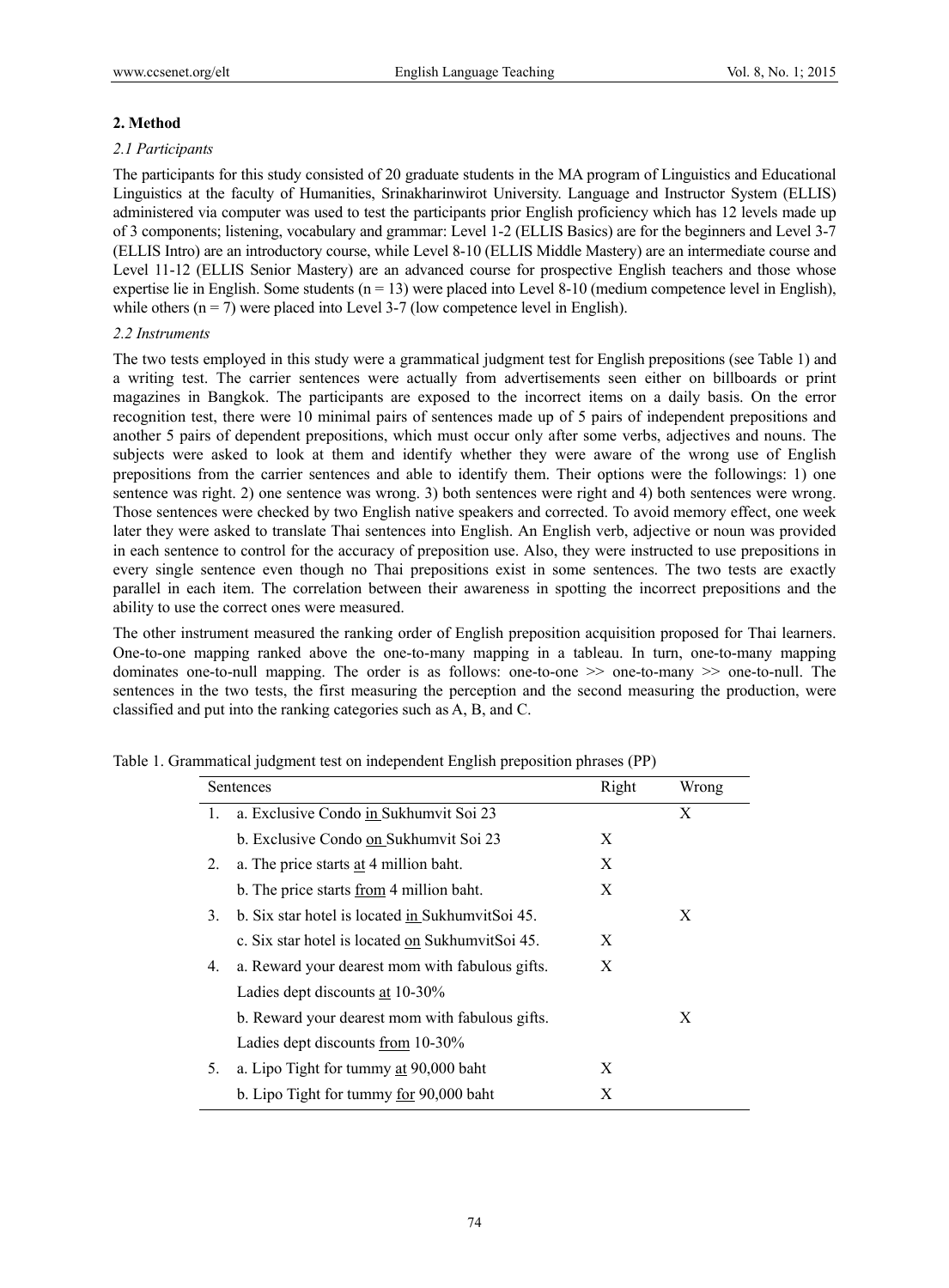|     | Sentences                                              | Right | Wrong |
|-----|--------------------------------------------------------|-------|-------|
| 6.  | a. Please pay attention at the instructions.           |       | X     |
|     | b. Please pay attention to the instructions.           | X     |       |
| 7.  | a. Thanks to using our service                         |       | X     |
|     | b. Thanks <u>for</u> using our service                 | X     |       |
| 8.  | a. You will be satisfied with our service.             | X     |       |
|     | b. You will be satisfied at our service.               |       | X     |
| 9.  | a. If you are interested with our product, contact us. |       | Χ     |
|     | b. If you are interested in our product, contact us.   | X     |       |
| 10. | a. We are famous for plastic surgery.                  | X     |       |
|     | b. We are famous about plastic surgery.                |       | Χ     |

### Table 2. Grammatical judgment test on dependent English preposition phrases (PP)

# Writing Test

Instruction: Translate Thai sentences into English using a preposition.

| 1. | kko:ndo<br>nai<br>sukhumwit23<br>soi                                                                   |
|----|--------------------------------------------------------------------------------------------------------|
|    | condo<br>in                                                                                            |
|    | çondo on fukhumwit 23.                                                                                 |
| 2. | ra:k <sup>h</sup> a:<br>ramtôn ca:k 2 lá:n<br>bà:t(start)                                              |
|    | from 2<br>start<br>million<br>baht<br>price                                                            |
|    | The price starts from 2 million baht.                                                                  |
| 3. | ro:nyræm yù: $t^{\frac{K}{12}}$ soi sukhumwit 23(locate)                                               |
|    | hotel<br>i <sub>S</sub><br>$\overline{on}$                                                             |
|    | The hotel is located on Sukhumwit 23.                                                                  |
| 4. | $t^{\text{h}}$ i:n 50% (discount)<br>lót<br>$\frac{\text{tan}(x)}{2}$ 30<br>raw                        |
|    | discount from<br>to<br>we                                                                              |
|    | We discount at 30-50%.                                                                                 |
| 5. | t <sup>h</sup> am camù:k ra:k <sup>h</sup> a:<br>$\sigma$ 5000<br>bà:t(Nose job) use a preposition     |
|    | <b>baht</b><br>$d\sigma$<br>price<br>nose                                                              |
|    | Nose job for 5000 baht.                                                                                |
| 6. | $\frac{t^h i!}{h!}$<br>k <sup>h</sup> amsàn (pay attention)<br>karuna:<br>táncai<br>?àːn               |
|    | pay attention<br>read<br>instruction<br>please<br>at                                                   |
|    | Please pay attention to the instructions.                                                              |
| 7. | $k^h$ o:p $k^h$ un $\underline{t^h}$ : c <sup>h</sup> ái bo:rika:n (Thank)                             |
|    | thank<br><i>at</i><br>service<br>use                                                                   |
|    | Thanks for using our service                                                                           |
| 8. | $k^h$ 3:ŋ<br>$c\grave{a}$ ? p <sup>h</sup> o:cai<br>$k^h$ un<br>kàp<br>bɔːrikaːn<br>raw (satisfy)      |
|    | will be satisfied with<br>You<br>service of<br>we                                                      |
|    | You will be satisfied with our service.                                                                |
| 9. | $\sin kh$ á: $kh$ $\sin k$<br>$t^{\hat{n}}\hat{a}$ : $k^{\hat{n}}$ un<br>soncai<br>(interested)<br>raw |
|    | you are interested in product<br>If<br>of<br>we                                                        |
|    |                                                                                                        |

If you are interested in our product, …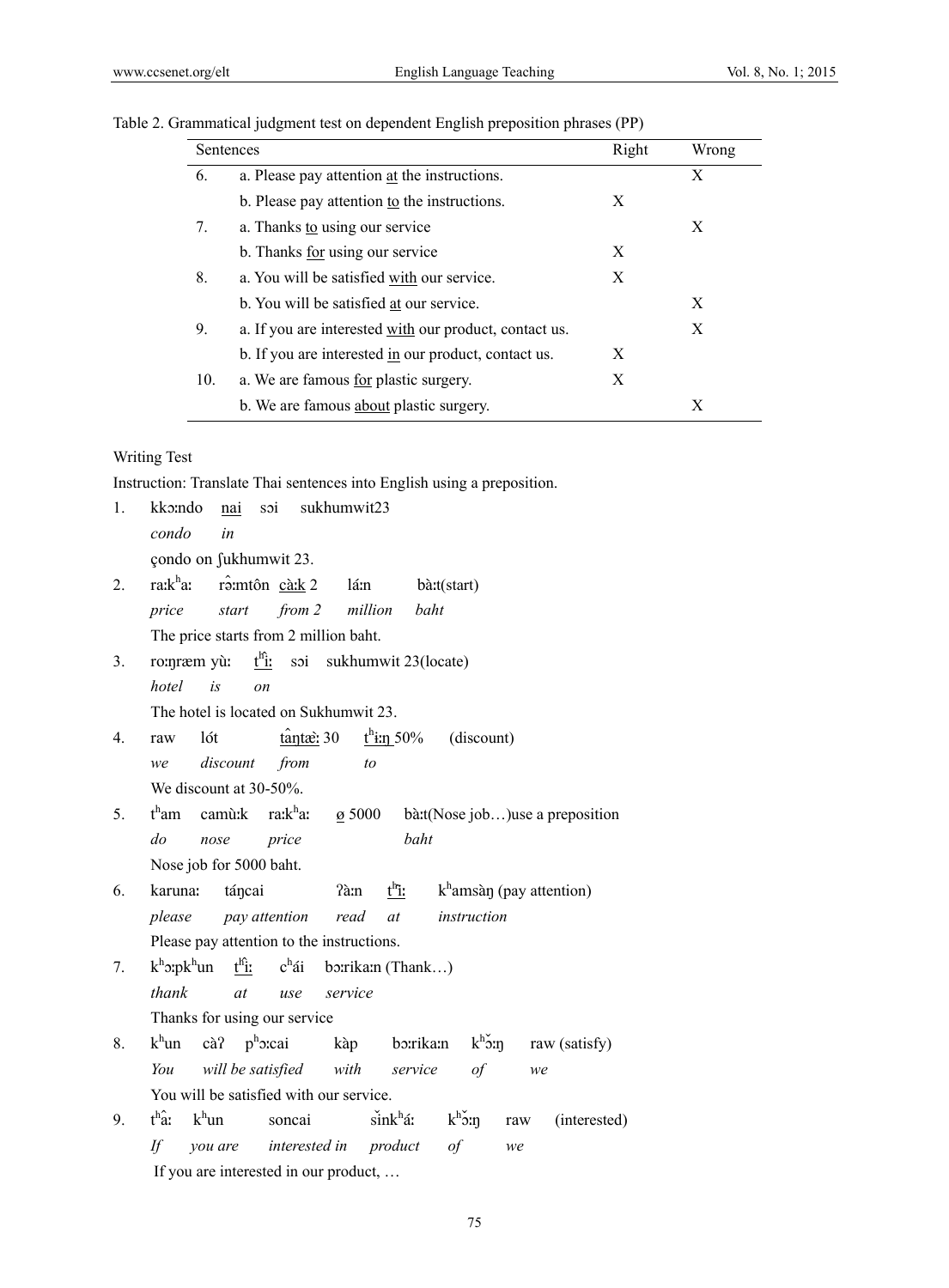| 10. | raw                          | mi:  | chi:si:anki:awkap?aha:n<br>thai (famous)            |                |                 |  |  |
|-----|------------------------------|------|-----------------------------------------------------|----------------|-----------------|--|--|
|     | We                           |      | have famous for food                                | Thai           |                 |  |  |
|     | We are famous for Thai food. |      |                                                     |                |                 |  |  |
|     |                              |      | 11. $th$ am camurk (r $\hat{e}$ :mton) $th$ i: 5000 |                | bà:t (Nose job) |  |  |
|     | $d\sigma$                    | nose | (start)                                             | <i>at</i> 5000 | baht            |  |  |
|     | Nose job at 5,000 baht.      |      |                                                     |                |                 |  |  |

# Table 3. One-to-one >> one-to-many >> one-to-null

| Category A: One-to-One Mapping                                  |                         |                           |           |              |                |                                 |  |
|-----------------------------------------------------------------|-------------------------|---------------------------|-----------|--------------|----------------|---------------------------------|--|
|                                                                 | DP                      | <b>VP</b>                 |           | AP           | PP             |                                 |  |
| <b>English Sentences</b>                                        |                         | V                         | DP        | A            | $\mathbf{P}$   | DP                              |  |
| 1. The price starts at 2<br>million baht.                       | The price               | starts                    |           |              | at             | 2 million baht                  |  |
| 2. The price starts from 2<br>million baht.                     | The price               | starts                    |           |              | from           | 2 million baht                  |  |
| 3. You will be satisfied                                        | You                     | will                      |           | satisfied    | with           | our service                     |  |
| with our service.                                               |                         | be                        |           |              |                |                                 |  |
| 4. Nose job starts at 5,000<br>baht                             | Nose job                |                           |           |              | at             | 5,000 baht                      |  |
| 5. If you are interested in<br>our product,                     | If you                  | Are                       |           | interested   | in             | our product                     |  |
| Thai Sentences                                                  | DP                      | <b>VP</b>                 |           | AP           | PP             |                                 |  |
|                                                                 |                         | V                         | <b>DP</b> | $\mathbf{A}$ | $\mathbf{P}$   | <b>DP</b>                       |  |
| 1. ra:kha:<br>rəmtôn<br>2 lá:n<br><b>bà:t</b>                   | ra:kha:                 | rəmtôn                    |           |              | $th$ i:"at"    | 2 lá:n bà:t                     |  |
| 2. ra:kha: ro:mtôn cà:k 2<br>lá:n bà:t                          | ra:kha:                 | $\hat{\text{r2}}\text{m}$ |           |              | cà:k"from"     | 2 lá:n bà:t                     |  |
| $3.k^h$ uncà?p $^h$ o:caikàp<br>bo:rika:n k <sup>h</sup> o:nraw | $k^h$ un                | $ca2ph$ o:cai             |           |              | kàp            | bo:rika:n k <sup>h</sup> o:nraw |  |
| 4. $th$ am camu: $k$ (rô:mtôn)<br>$th$ i: 5000 bà:t             | t <sup>h</sup> amcamù:k | $(r\hat{a}$ : mton)       |           |              | t <sup>h</sup> | 5000 bà:t                       |  |
| $5.t^h\hat{a}:k^h$ unsoncai                                     | $t^h$ a: $k^h$ un       |                           |           |              | nai            | sinkhá:khǒ:nraw                 |  |
| sinkhá:khǒ:nraw                                                 |                         | soncai                    |           |              | $\sin$ "       |                                 |  |

| Category B: One-to-Many Mapping                  |           |                          |                          |                          |     |                   |  |
|--------------------------------------------------|-----------|--------------------------|--------------------------|--------------------------|-----|-------------------|--|
| <b>English Sentences</b>                         | DP        | VP                       |                          | AP                       | PP  |                   |  |
|                                                  |           | V                        | DP                       | A                        | P   | DP                |  |
| Condo<br>on<br>Sukhumwit 23                      | Condo     | $\overline{\phantom{0}}$ |                          | $\overline{\phantom{a}}$ | on  | Sukhumwit 23      |  |
| 2. The condo is<br>located<br>on<br>Sukhumwit 23 | The condo | Is located               | $\overline{\phantom{a}}$ | $\overline{\phantom{a}}$ | on  | Sukhumwit 23      |  |
| 3. Thanks for using<br>our service.              | Thanks    | ۰                        |                          | $\overline{\phantom{a}}$ | for | using our service |  |
| We are famous<br>4                               | We        | are                      |                          | famous                   | for | Thai food         |  |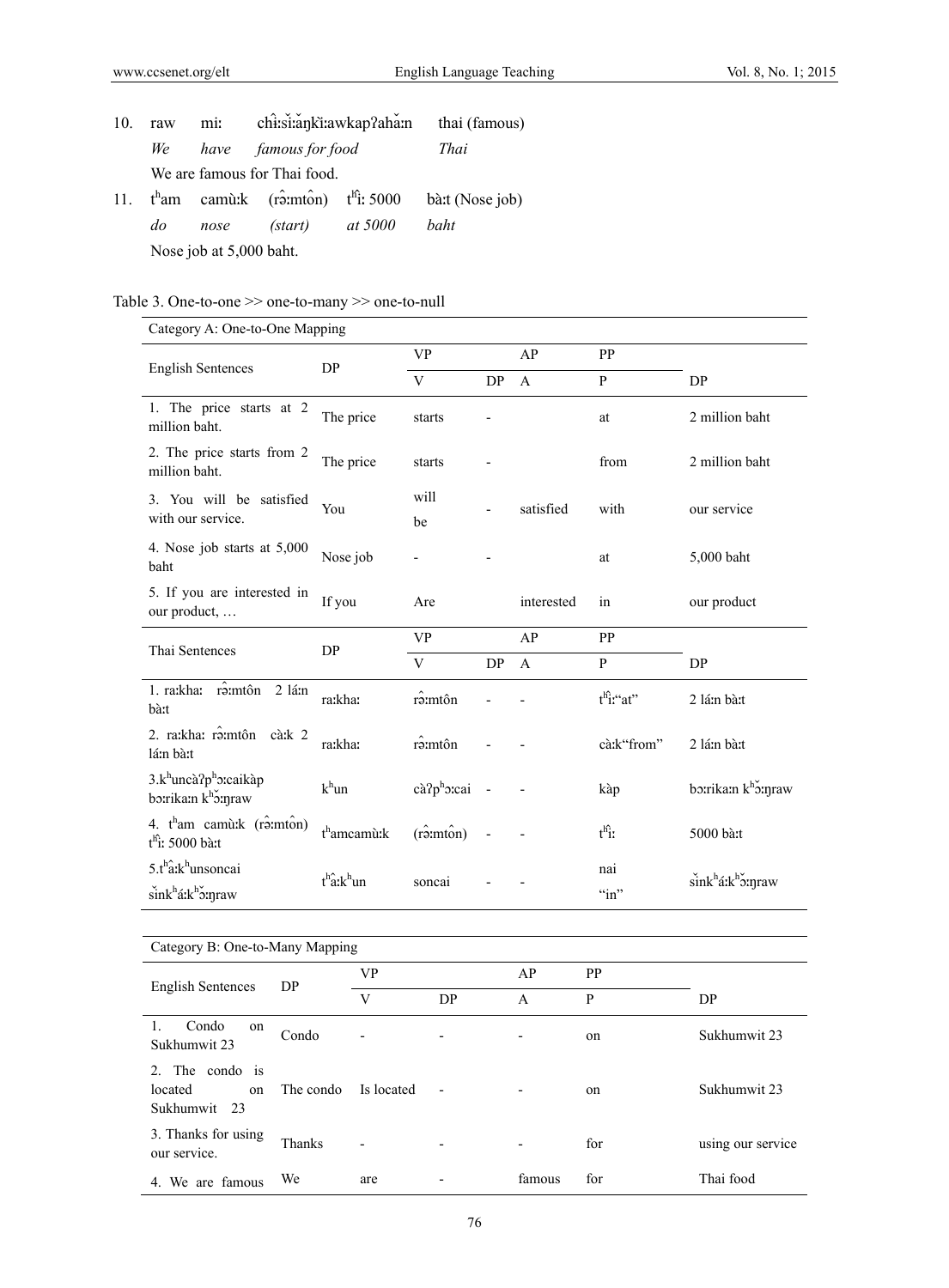| for Thai food.                                                                                     |                          |                       |                                             |              |                                                                 |                             |
|----------------------------------------------------------------------------------------------------|--------------------------|-----------------------|---------------------------------------------|--------------|-----------------------------------------------------------------|-----------------------------|
| Please<br>5.<br>pay<br>the<br>attention<br>to<br>instructions.                                     | $\overline{\phantom{a}}$ | Please pay            | Attention                                   |              | to                                                              | the instruction             |
| 6. We discount at<br>30-50%.                                                                       | We                       | Discount              |                                             |              | at                                                              | 30-50%                      |
| Thai Sentences                                                                                     | DP                       | AP<br><b>VP</b>       |                                             | <b>PP</b>    |                                                                 |                             |
|                                                                                                    |                          | V                     | <b>DP</b>                                   | $\mathsf{A}$ | P                                                               | DP                          |
| ko:ndo:nai<br>$1_{-}$<br>soisukhumwit23                                                            | ko:ndo:                  |                       |                                             |              | nai"in"                                                         | soisukhumwit23              |
| ko:ndo:yù:t <sup>h</sup> i:<br>2.<br>soisukhumwit23                                                | ko:ndo:                  | yù:                   |                                             |              | $th$ i: "at"                                                    | soisukhumwit23              |
| 3. k <sup>h</sup> <sub>2</sub> :pk <sup>h</sup> unt <sup>h</sup> i: c <sup>h</sup> ái<br>bo:rika:n |                          | $k^h$ b:p $k^h$ un    |                                             |              | $th$ i: "at"                                                    | c <sup>h</sup> ái bo:rika:n |
| mi:<br>4.<br>raw<br>chi:si:aŋki:awkap?a<br>ha:n thai                                               | raw                      | mi:                   | ch <sub>i</sub> :<br>$\check{\text{sigma}}$ |              | ki:awkap<br>"about"                                             | ?aha:n thai                 |
| 5. karuna: táncai<br>?à:nt <sup>h</sup> ikhamsàn                                                   |                          | karuna:<br>táncai?à:n |                                             |              | $t^{\text{ln}}$ : "at"                                          | k <sup>h</sup> amsàn        |
| 6. rawlót tântær30<br>$t^{\text{h}}$ in 50%                                                        | raw                      | 16t                   |                                             |              | tantæ?30<br>$t^{\text{h}}$ i:n50%<br>"from $\dots$ to $\dots$ " |                             |

| Category C: One-to-Null Mapping                             |                   |                       |            |              |           |                                |
|-------------------------------------------------------------|-------------------|-----------------------|------------|--------------|-----------|--------------------------------|
| <b>English Sentences</b>                                    | DP                | <b>VP</b>             |            | AP           | <b>PP</b> |                                |
|                                                             |                   | V                     | DP         | $\mathsf{A}$ | P         | DP                             |
| 1. We are famous for Thai food.                             | We                | are                   |            | famous       | for       | Thai food                      |
| 2. Please pay attention to the<br>instructions.             |                   | Please pay            | attention  |              | to        | the instruction                |
| 3. Nose job for 5,000 baht                                  | Nose job          |                       |            |              | for       | 5,000 baht                     |
| 4. If you are interested in our<br>$product, \ldots$        | If you            | Are                   |            | interested   | in        | our product                    |
| Thai Sentences                                              | <b>DP</b>         | <b>VP</b>             |            | AP           | <b>PP</b> |                                |
|                                                             |                   | V                     | DP         | $\mathsf{A}$ | P         | DP                             |
| 1. raw mi: chi:si:anri:an?aha:n<br>thai                     | raw               | mi:                   | chi: si:an |              | ø         | ri:an?aha:n thai               |
| 2. karuna: táncai ?à:nkhamsàn                               |                   | karuna:<br>táncai?à:n |            |              | ø         | k <sup>h</sup> amsàn           |
| 3. $t^{\text{h}}$ amcamu:k 5000 bà:t                        | $th$ am camu: $k$ |                       |            |              | ø         | 5000 bà:t                      |
| 4. $t^h$ a: $k^h$ unsoncaisin $k^h$ a: $k^h$ $\gamma$ :nraw | $t^h$ a: $k^h$ un | soncai                |            |              | ø         | $\sin k^h$ á: $k^h$ $\sin$ raw |

# **3. Results and Discussion**

### *3.1 Hypothesis 1*

As predicted, evidence of low degree of accuracy in perceiving prepositional errors among both medium proficient participants (66.98%, 59.62% and 58.76%) and lower proficient participants (62.5%, 51.19% and 46.13%) shown in Figure 5 were correlated with the ranking order A>> B>> C regardless of their level of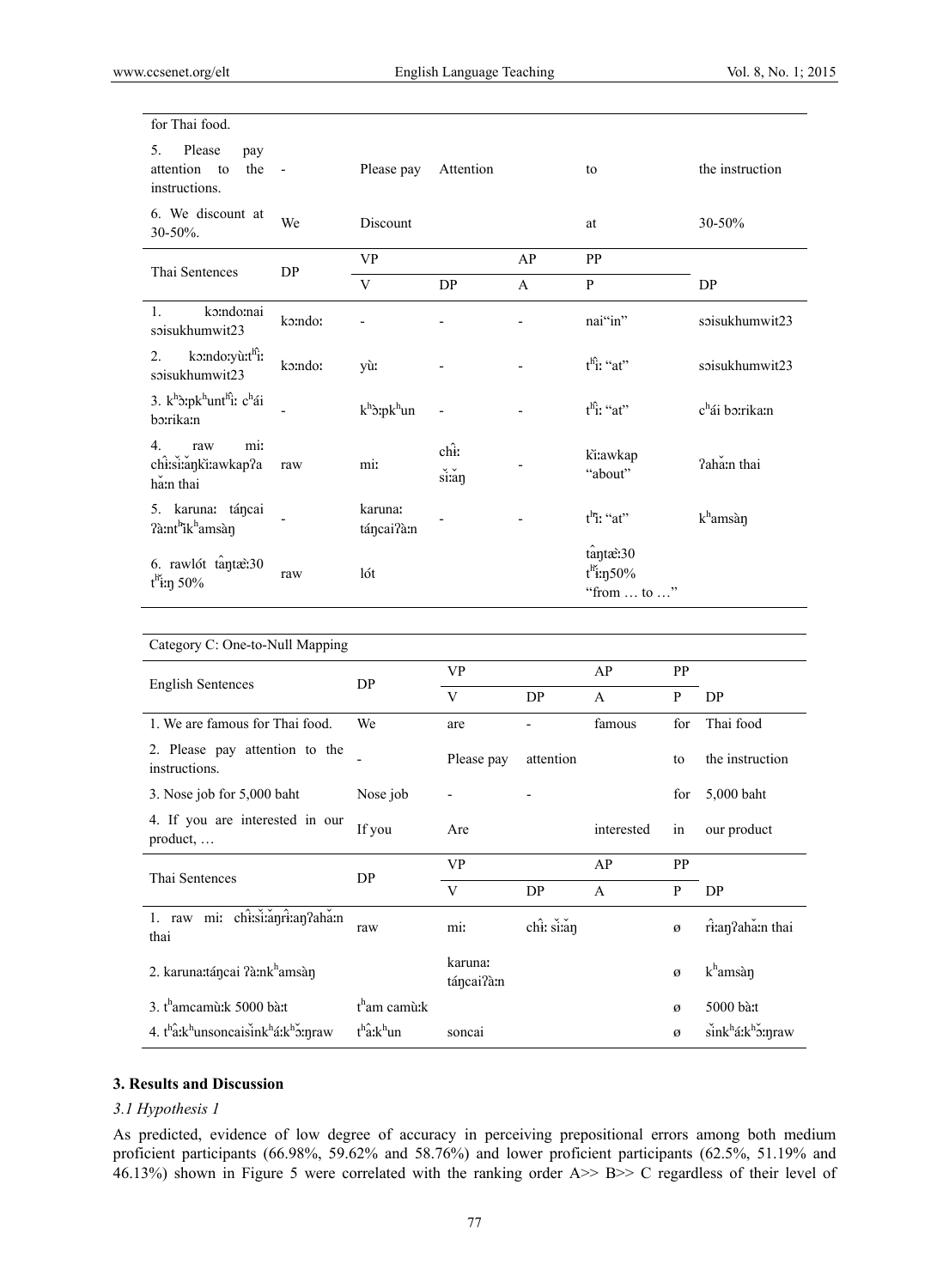English proficiency and linguistic backgrounds. The results revealed that there was a slight difference in their judgment of prepositional error detection at 4.48% from medium to low in category A. As for category B, the gap was further apart at 8.43%, while the medium proficient participants perceived category C much better than (12.54%) the low proficient ones. However, the fact that their means were not high indicated that their English proficiency could be a determining factor of their inaccessibility of UG in functional categories.

The analysis correctly predicts that the participants performed better in category A because there is no parametric variation between L1 and L2; in category B, it gets more difficult to perceive the errors as parametric variation increases. The most difficult environment in correctly identifying errors is in category C, in which certain English prepositions do not operate in L1 at all.



Figure 4. The means that showed percentages of medium and low proficient participants' perceptions of English prepositions

A one-way ANOVA Test revealed significant differences in perception as follows: category A and B ( $p < .05$ ) and category B and C ( $p < .05$ ), while category A and C showed insignificant difference ( $p > .05$ ).

# *3.2 Hypothesis 2*

Evidence from the difference in performance between perception and production in category A, B, and C further indicate that acquisition of production is more difficult to be than perception. Both groups of participants produced English sentences using correct prepositions in the order predicted  $A \gg B \gg C$ . There was no difference between the medium proficient participants and the low proficient ones in category A. The former performed moderately better than the latter at 5%. Interestingly, both groups' performance substantially decreased in category B from 35.9% to 23.81%. However, the medium ones were still able to use more correct English prepositions than the low ones at 12.09%. Notice that the medium group performed category C (51.28%) much better than category B (35.9%). The low group's performance considerably dropped at 23.81% and 21.43% in category B and C respectively. The Thai L2 acquirers perform in ways that conform to the model



Figure 5. The means that showed percentages of medium and low proficient participants' productions on English prepositions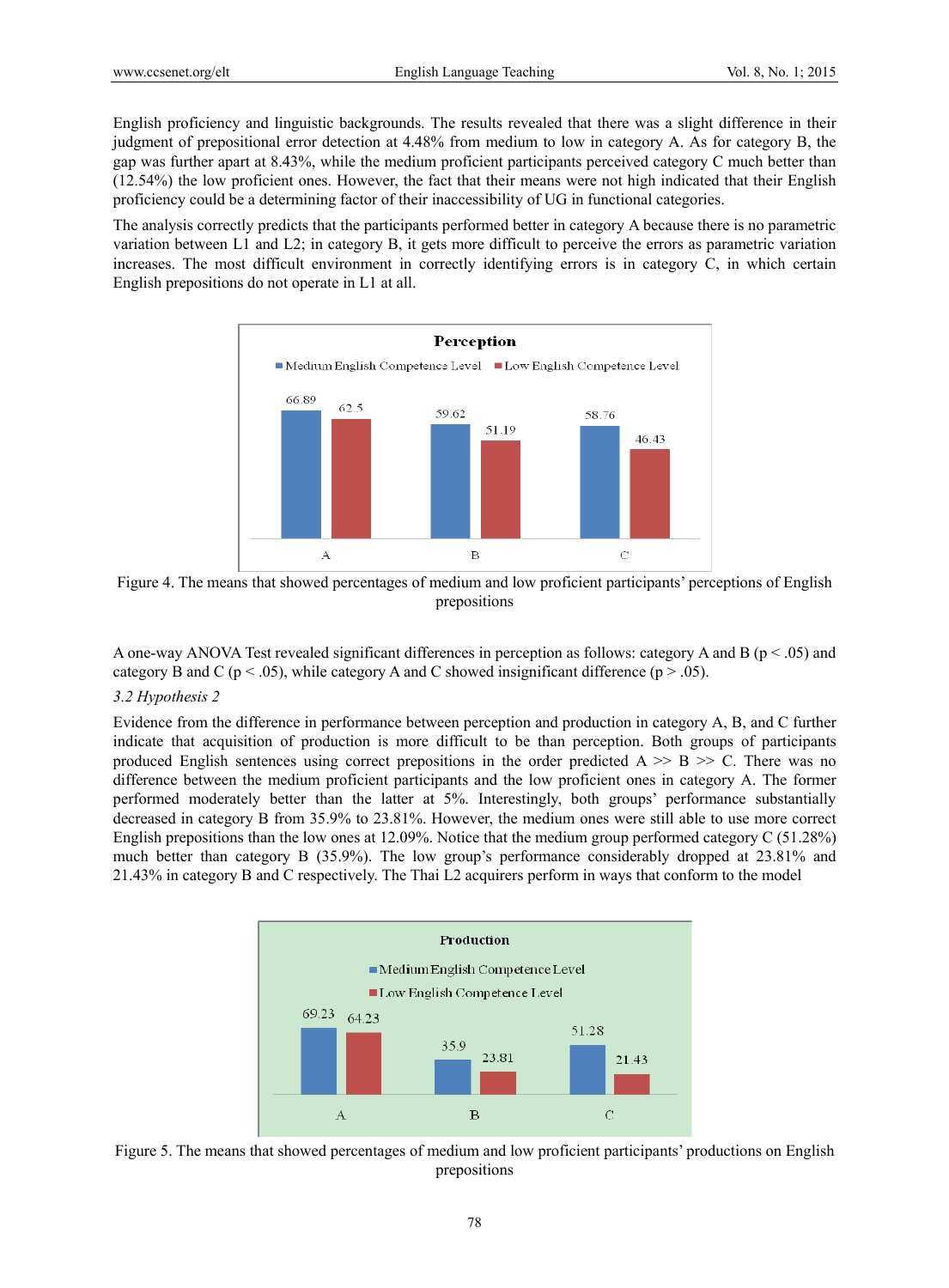

Figure 6. A comparison between medium and low proficient participants

A one-way ANOVA Test revealed significant differences in perception as follows: category A and B ( $p < .05$ ); category B and C ( $p < .05$ ) and category A and C ( $p < .05$ ).

### *3.3 Hypothesis 3*

The third hypothesis was confirmed as shown in Figures 7 and 8. Both medium and low proficient participants were able to perceive and produce dependent prepositions more accurately than independent prepositions except that the low proficient ones produced independent prepositions more accurately than those with dependent ones on the test sentences in category A.



Figure 7. The means that showed percentages of medium proficient participants' perceptions and production of English independent and dependent prepositions

A1, B1,  $C1$  = independent prepositions

A2, B2,  $C2$  = dependent prepositions



Figure 8. The means that showed percentages of low proficient participants' perceptions and production on English independent and dependent prepositions

- A1, B1,  $C1$  = independent prepositions
- A2, B2,  $C2$  = dependent prepositions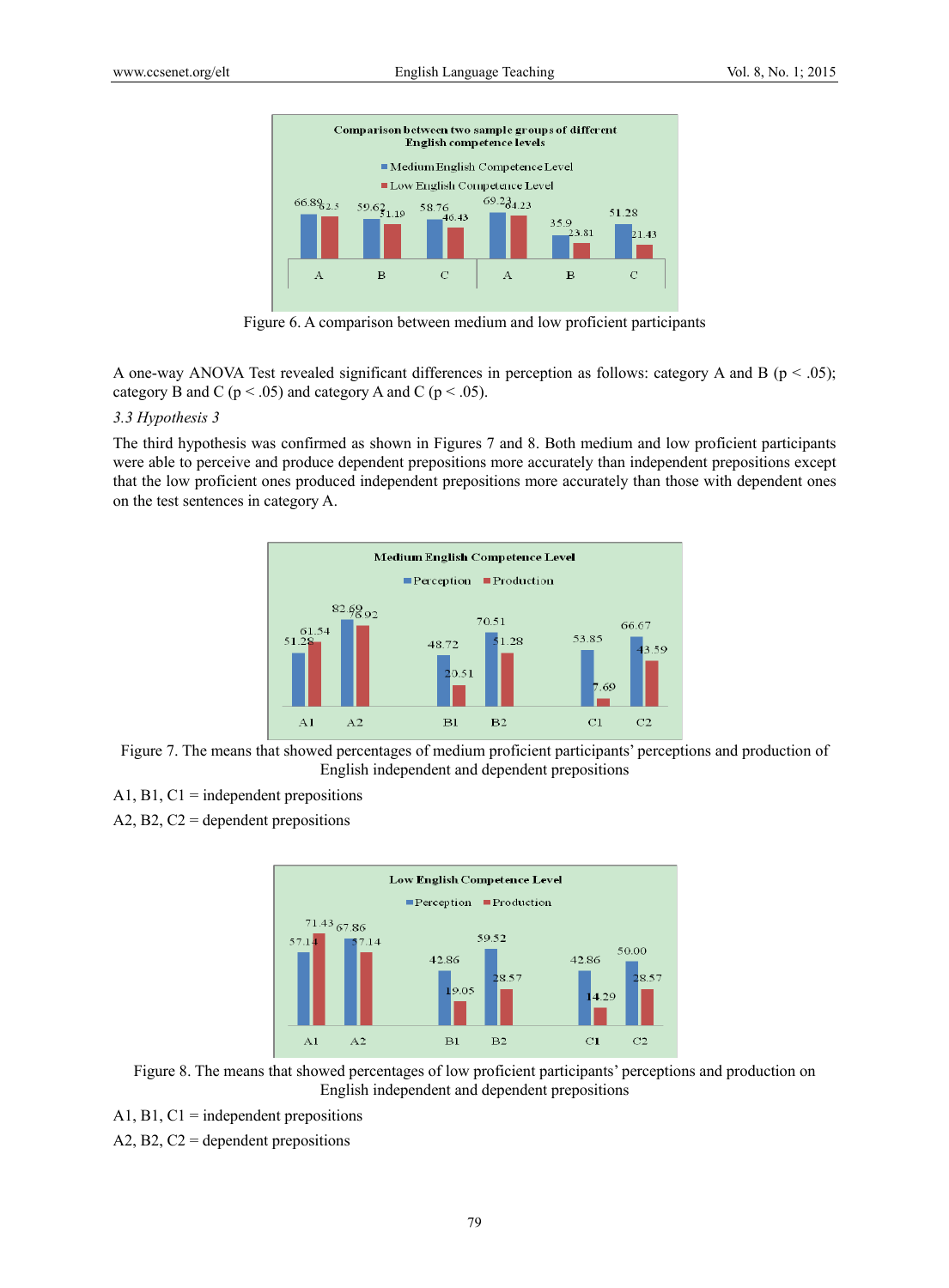Table 4 gives us insightful data on how Thai participants were more accurate in their grammatical judgment of dependent English Preposition Phrases than the independent ones in category A e.g. "*You will be satisfied with our service.*" and "*If you are interested in our product, contact us.*" As for category B, they were able to perceive (95%) and produce (85%) significantly better in the phrase "*Thanks for using our service.*" than the other sentences of all categories. This high accuracy can be accounted for by frequency of exposure which impacts the choice of preposition.

However, the participants performed worst on judging the use of the preposition in the sentence "*Reward your dearest mom with fabulous gifts. Ladies dept discounts at 10-30%.*" And none of them was able to use the correct preposition in the sentence "*We discount at 30-50%.*" They all chose the preposition "*from10 to 30%*". In light of this result, we can conclude that the participants employed direct translation of the preposition used in their L1 when such translation was there to grasp. In Schieber's psycholinguistic experiment (2013), she found that when there was a mismatch between L1 and L2 translation of the preposition, the reaction time was longer and accuracy was less correct. The explanation basically comes down to conceptualization how second language learners can conceptualize the language.

|                | Grammatical Judgment task                                                        |                                 |                | Written task                                      |                                 |  |
|----------------|----------------------------------------------------------------------------------|---------------------------------|----------------|---------------------------------------------------|---------------------------------|--|
|                | Items                                                                            | $\frac{0}{0}$<br>of<br>Accuracy |                | Items                                             | $\frac{0}{0}$<br>of<br>Accuracy |  |
| $\mathbf{A}$   | You will be satisfied with our service.                                          | 95                              | A              | Nose job at 5,000 baht.                           | 90                              |  |
| $\mathbf{A}$   | You are interested in our product, contact<br>us.                                | 75                              | A              | The price starts at 4 million<br>baht.            | 85                              |  |
| A              | The price starts at 4 million baht.                                              | 70                              | A              | If you are interested in our<br>product, call us. | 80                              |  |
| A              | Lipo tight for tummy at 90,000 baht.                                             | 50                              | A              | You will be satisfied with<br>our service.        | 60                              |  |
| A              | The price starts from 4 million baht.                                            | 40                              | A              | The price starts from 2<br>million baht.          | 55                              |  |
| B              | Thanks for using our service.                                                    | 95                              | B              | Thanks for using our service.                     | 85                              |  |
| $\bf{B}$       | Please pay attention to the instructions.                                        | 70                              | $\bf{B}$       | The hotel is located on<br>SukhumwitSoi 23.       | 45                              |  |
| B              | Exclusive condo on Sukhumwit Soi 23.                                             | 55                              | B              | Please pay attention to the<br>instructions.      | 25                              |  |
| $\mathbf B$    | Six<br>hotel<br>is<br>located<br>star<br>on<br>SukhumwitSoi 45.                  | 65                              | B              | Condo on SukhumwitSoi 23.                         | 25                              |  |
| B              | We are famous for plastic surgery.                                               | 45                              | B              | We are famous for<br>Thai<br>food.                | 10                              |  |
| B              | Reward your dearest mom with fabulous<br>gifts. Ladies dept discounts at 10-30%. | 30                              | B              | We discount at 30-50%                             | $\theta$                        |  |
| $\overline{C}$ | If you are interested in our product,<br>contact us.                             | 75                              | $\overline{C}$ | If you are interested in our<br>product, call us. | 80                              |  |
| $\mathcal{C}$  | Please pay attention to the instructions.                                        | 70                              | $\mathcal{C}$  | Please pay attention to the<br>instructions.      | 25                              |  |
| $\mathcal{C}$  | Lipo tight for tummy for 90000 baht.                                             | 50                              | C              | Nose job for 5000 baht.                           | 10                              |  |
| $\mathcal{C}$  | We are famous for plastic surgery.                                               | 45                              | $\mathcal{C}$  | We are famous for<br>Thai<br>food.                | 10                              |  |

Table 4. Score ranking of the two tests

Shaded cells are on test sentences with independent prepositions.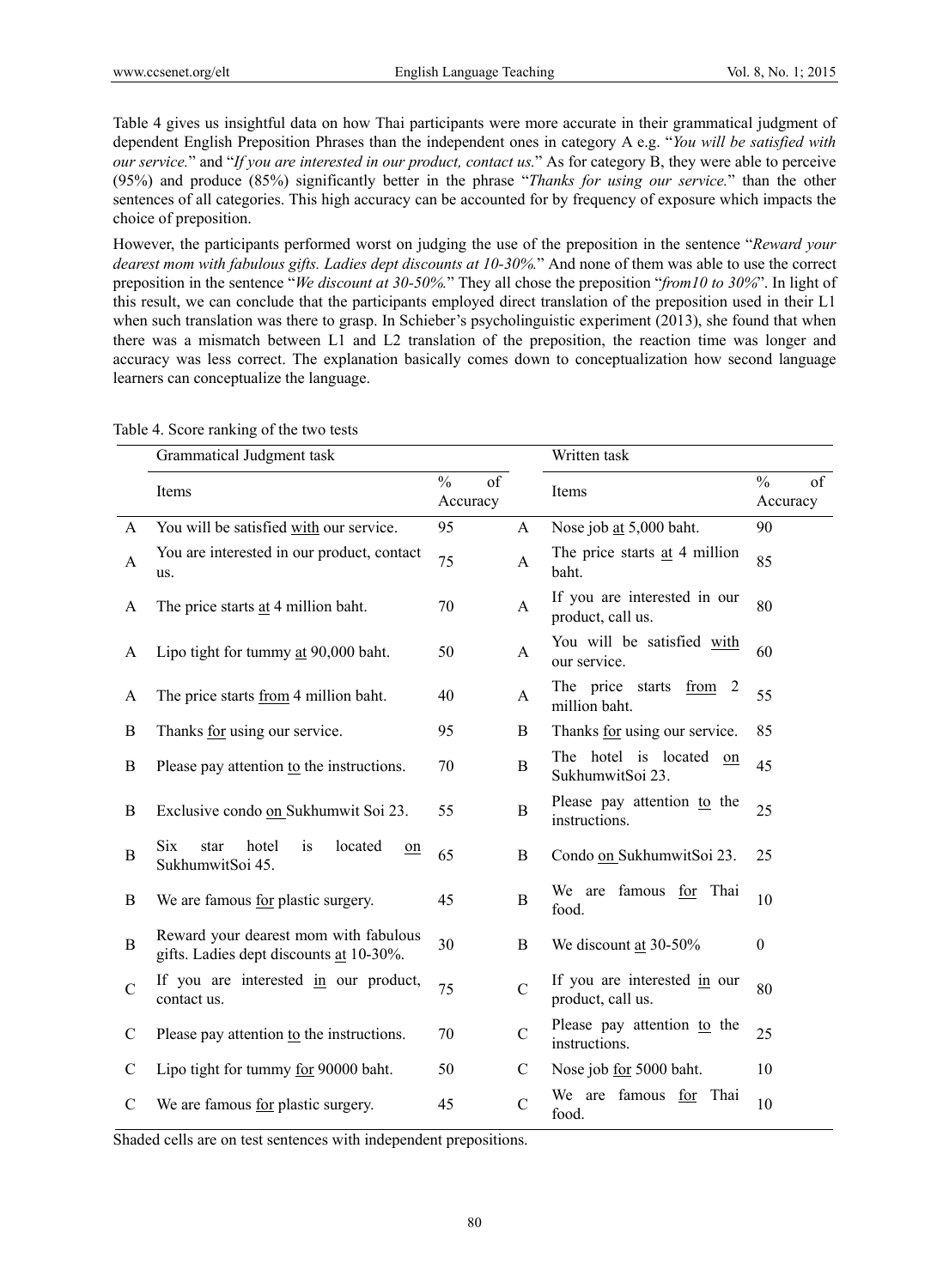### *3.4 Hypothesis 4*

To test whether the relationship between perception and production is bidirectional , Pearson's correlation coefficient was performed.There was no support for hypothesis 4 in all categories, which predicted a correlation between ease or difficulty in perceiving ungrammatical or grammatical use of English preposition associated with producing them. No significant difference was found from the correlation between perception and production of category A ( $r = -.062$ ,  $p = .796$ ) and C ( $r = .135$ ,  $p = .569$ ). There was, however, a weakly positive correlation between perception and production of category B (sig = r = .261, p = .266). Flege, Takagi & Mann (1995) stated if one cannot perceive a speech sound in a language, s/he will not be able to produce that speech sound either. This suggests that the perception and the production of speech sounds are correlated. Conversely, some prior studies conducted, such as by Chanintaratheip (2013), indicated that the perception and the production of English final consonants by Thai learners of English did not bear any relationship to each other. Likewise, Altenberg (2005) revealed that the perception and the production of English consonant clusters by native speakers of Spanish acquiring English were not correlated. The research findings, therefore, are tacitly consistent with those of the two research studies mentioned above. The results support a view that functional categories in L2 acquisition are independent of UG and L2 learners, regardless of their proficiency level, are not yet able to master prepositions.

### **4. Conclusions**

In this paper, I adopt Best's Perceptual Assimilation Model to account for the acquisition of English prepositions by Thai learners. Best's model is extended to three ranking categories of L2preposition acquisition according to their semantic correspondence between L1 and L2 prepositions. The results show that the more L1 and L2 are assimilated, the easier it is for native speakers to perceive and produce English prepositions. However, when there is a greater degree of parametric variation between L1 and L2, functional categories in L2 are evenmore difficult to acquire. One methodological flaw was the researcher's assumption that English native speakers as a control group would score 100% and this might pose to be problematic in validating the research results.

#### **References**

- Al Khotaba, E. (2013). Errors in the use of prepositions and adverb particles by Arab ESL speakers: Performance analysis perspective. *International Journal of Linguistics*, *5*(1), 273-282. http://dx.doi.org/10.5296/ijl.v5i1.3310
- Bennui, P. (2008). A study of L1 interference in the writing of Thai EFL students. *Malaysian Journal of ELT Research*, *4*, 72-102.
- Best, C. T., McRobert, G. W., & Goodell, E. (2001). Discrimination of non-native consonant contrasts varying in perceptual assimilation to the listener's native phonological system. *Journal of the Acoustical Society of America*, *109*(2), 775-794. http://dx.doi.org/10.1121/1.1332378
- Buren, P. (1984). Contrastive analysis. In *Theoretical issues in contrastive Linguistics* (pp. 83-118).
- Castro, M. C. S. A. (2013). An analysis of prepositional errors of college students. *Proceedings of the 3rd International Conference on Foreign Language Learning and Teaching* (pp. 97-108).
- Finney, A. M. (2005). Perception of errors in second language syntax: Acquisition or processing difficulties? In J. Cohen, K. T. McAlister, K. Rolstad, & J. MacSwan (Eds.), *Proceedings of the 4th international symposium on bilingualism* (pp. 751-767). Somerville, MA: CascadillaPress.
- Flege, J. E., Takagi, N., & Mann, V. (1995). Japanese adults can learn to produce English // and /l/ accurately. *Language and Speech*, *38*(1), 25-55.
- Intratat, C. (2001). Thai errors in using English adjectives. *KMUTT Research and Development Journal*, *24*(2), 117-130.
- Kim, J. M., & Ahn, G. S. (2003). Acquisition of preposition deletion by non-native speakers of English. *The Linguistic Association of Korea Journal*, *11*(4), 79-100.
- Krashen, S., & Terrell, T. (1983). *The natural approach: Language acquisition in the classroom.* Oxford: Pergamon Press.
- Noojan, K. (1999). *An Analysis of Errors in English Abstracts of Srinakharinwirot University Graduate Students* (Unpublished master's thesis). Srinakharinwirot University, Bangkok, Thailand.
- Schieber, S. (2013, June). *Acquisition of prepositions by late second language learners: A psycholinguistic approach*. Poster presented at the annual meeting of second language learning. University of Warwick.